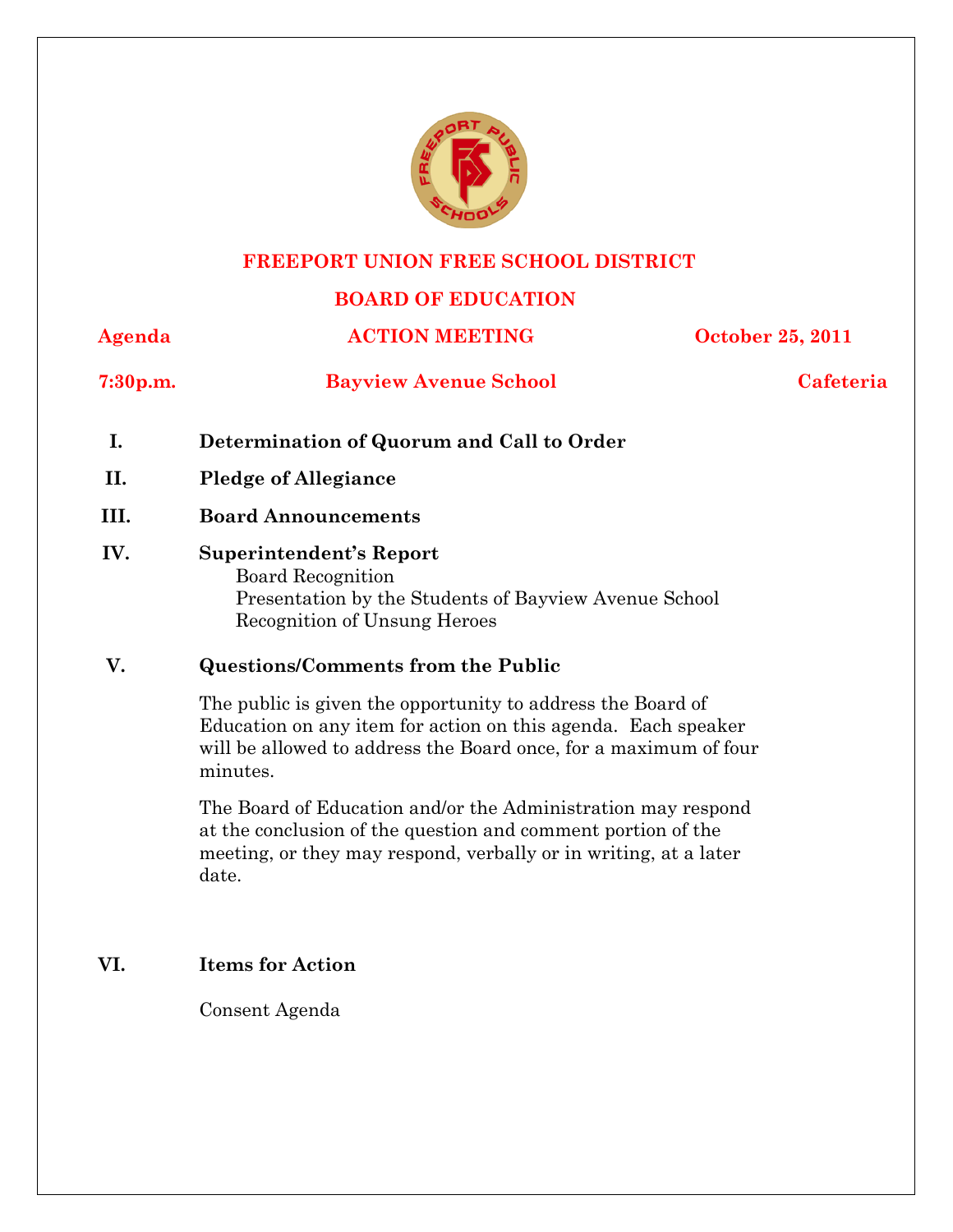# **Consent Agenda Items:**

 *Acceptance of the Minutes*  $\mathbf{A}$ **BE IT RESOLVED that the Board of Education of the Freeport Union Free School District hereby approves the following items; A; B 1, 2, 3, 4, 5, 6, 7, 8, 9; C 1.** 

# **Consent Approve**

**A.** Acceptance of the Minutes of the Board of Education

# **B. Personnel Actions**

 **AA. Consent - Approve** 

- 1. Leave of Absence
- 2. Change of Status
- 3. Resignation
- 4. Appointment of Staff Instructional Probationary
- 5. Appointment of Staff Instructional Temporary
- 6. Appointment of Teaching Assistants
- 7. Appointment of Non-Instructional Staff
- 8. Appointment of Co-Curricular Staff
- 9. Administrative Appointment

# **C. Education**

1. Acceptance of the Minutes from the Committees on Special Education and Preschool Education

#### **VII. Other Items for Action**

#### **A. Education**

- 1. Adoption of the Revised/New Board of Education Policies
- 2. Approval of the District Site-Based Plan
- 3. Resolution to Approve Student Travel to Montreal
- 4. Resolution to Approve Student Travel to Charleston
- 5. Resolution to Approve Student Travel to Albany, Binghamton, Buffalo and Syracuse, NY.

## **B. Personnel**

- 1. Granting of Tenure
- 2. Retirement of Staff

## **C. Finance**

- 1. Budget Transfer
- 2. Acceptance of a Gift
- 3. Ratification of a Memorandum of Agreement- Teacher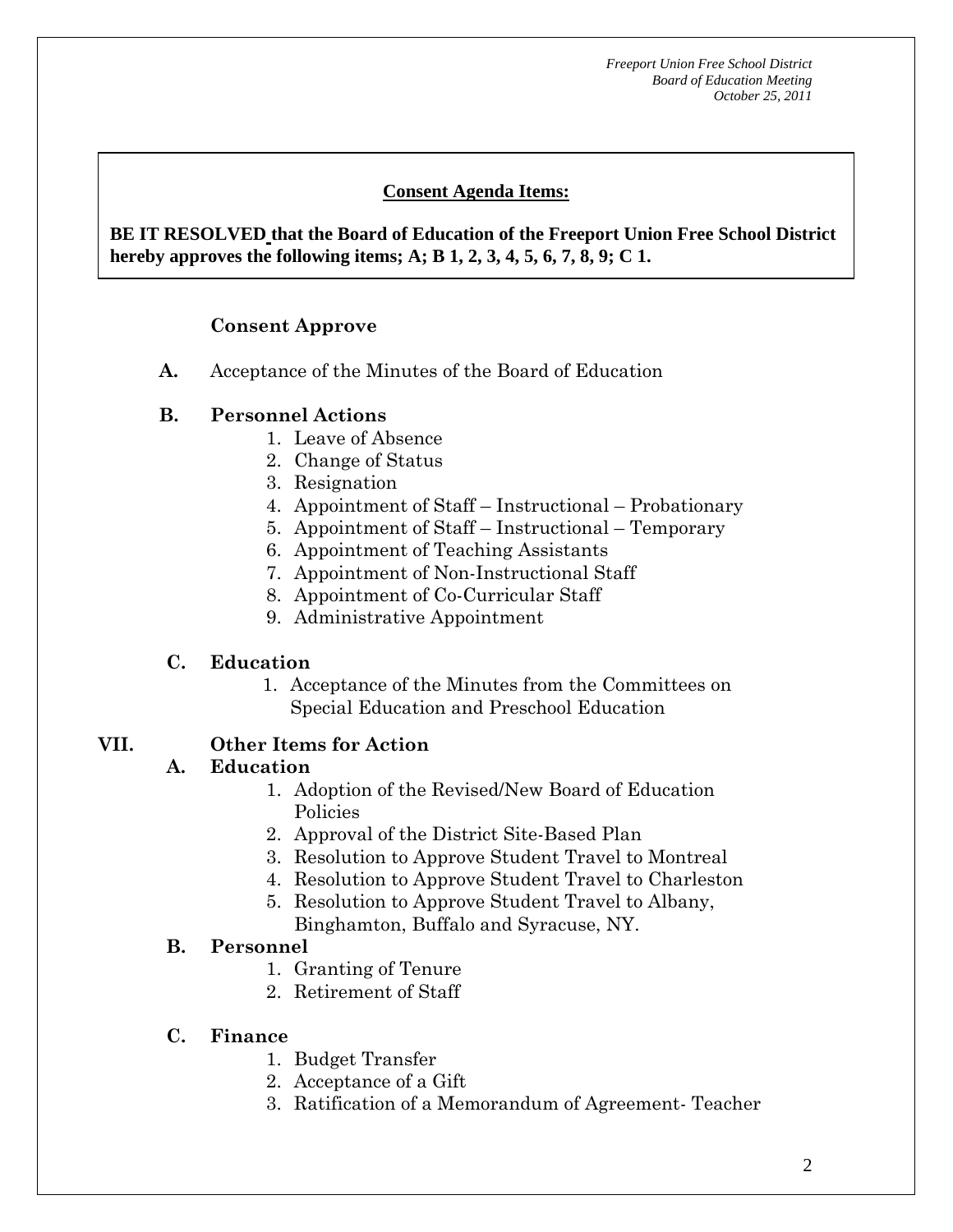Assistants and Aides

- 4. Authorization to enter into an Agreement
- 5. Approval of Amendment of Contract for a Construction Management Firm
- 6. Cafeteria Equipment Bid 2011/12 Modifying Serving Lines
- 7. Authorization to Issue Qualified School Construction Bond

# **VIII. A. Other Reports to the Board**

- 1. Treasurer's Report
- 2. High School Funds Report
- 3. Atkinson Bookstore Account

#### **IX. Questions/Comments from the Public on Other Topics**

At this time, the public is given the opportunity to address the Board of Education on any topic. Each speaker will be allowed to address the Board once, for a maximum of **four** minutes.

The Board of Education and/or the Administration may respond at the conclusion of the question and comment portion of the meeting, or they may respond, in writing, at a later date.

- **X. Board Comments**
- **XI. Superintendent Comments**

## **XII. Adjournment**

# **Next Meeting**

**XIII.** 

The next proposed meeting of the Board of Education will be the Planning/Action Meeting to be held on November 2, 2011 at Caroline G. Atkinson School. All meetings begin at 7:30 p.m. unless otherwise noted.

Register to vote: Monday through Friday between 8:30 a.m. and 3:30 p.m. at the Administration Building, 235 N. Ocean Avenue. **Visit our website at www.freeportschools.org**